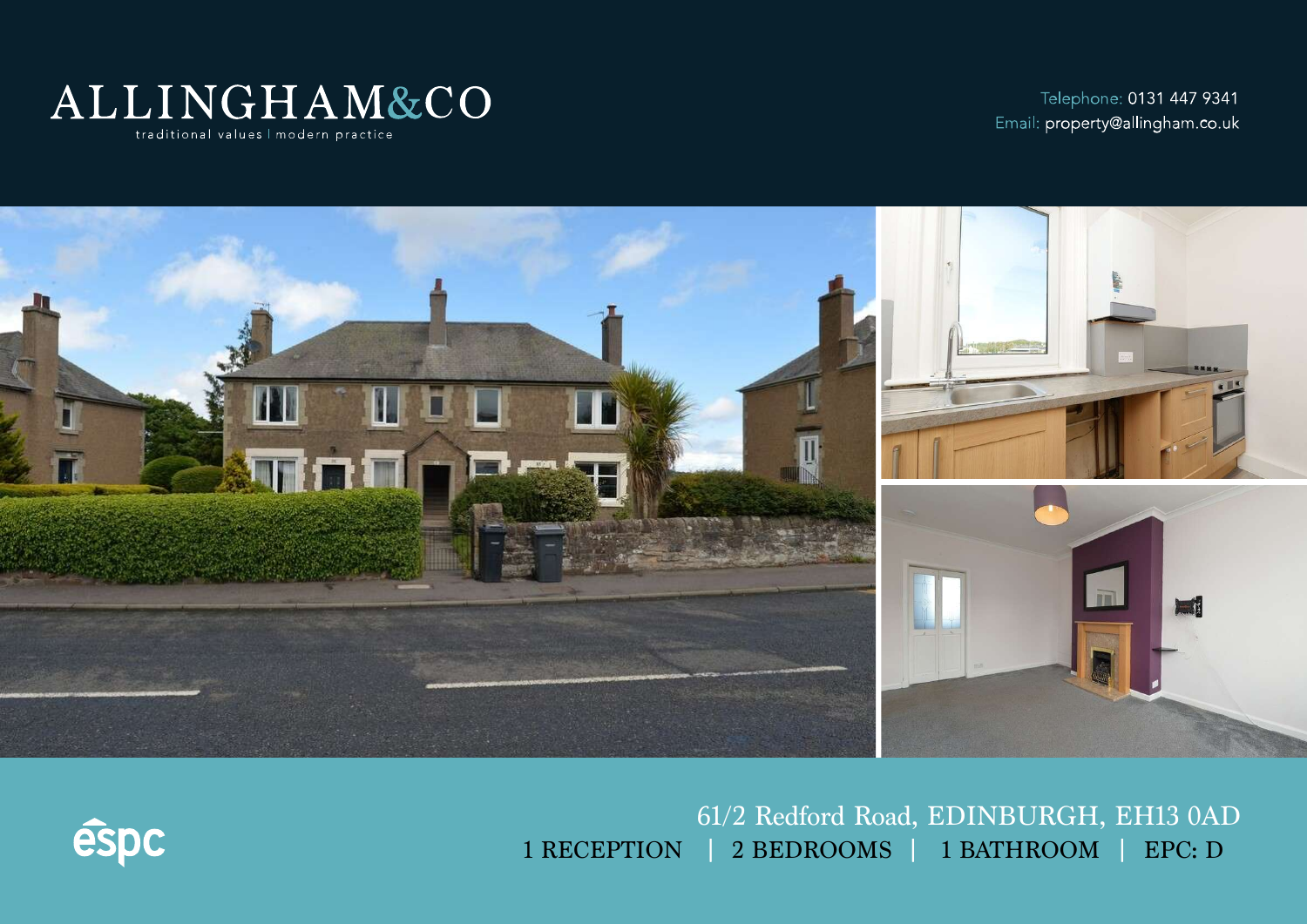This is a bright and well-presented upper villa in the much sought after residential area of Colinton.

The conservation village of Colinton, which is over 900 years old, lies approximately 5 miles south west of the city centre of Edinburgh. Running through the village is the Water of Leith Walkway leading to the centre of town.

Many local services and shops are available in Colinton Village including a Co-op, health centre, pharmacy, post office, as well as pubs and restaurants and there is good supermarket shopping and other facilities available within

The property is well located for access to Heriot Watt and Napier Universities and is only a short distance to the City Bypass for access to the motorway network and Edinburgh Airport. In addition there are bus services to the city centre, surrounding areas and Edinburgh Airport.

The area has numerous leisure and recreational facilities including a tennis and sports centre at Craiglockhart, tennis and bowling clubs in the village itself, the Pentland Hills Regional Park, various golf clubs, a library and Bonaly Country Park.

There are highly respected schools available in the area from nursery to senior level in both the public and private sectors.

Home Report Please visit: www.allingham.co.uk or www.espc.com

#### Price and Viewing

For current price and viewing details, please visit espc.com or www.allingham.co.uk or telephone Allingham & Co on 0131 447 9341.

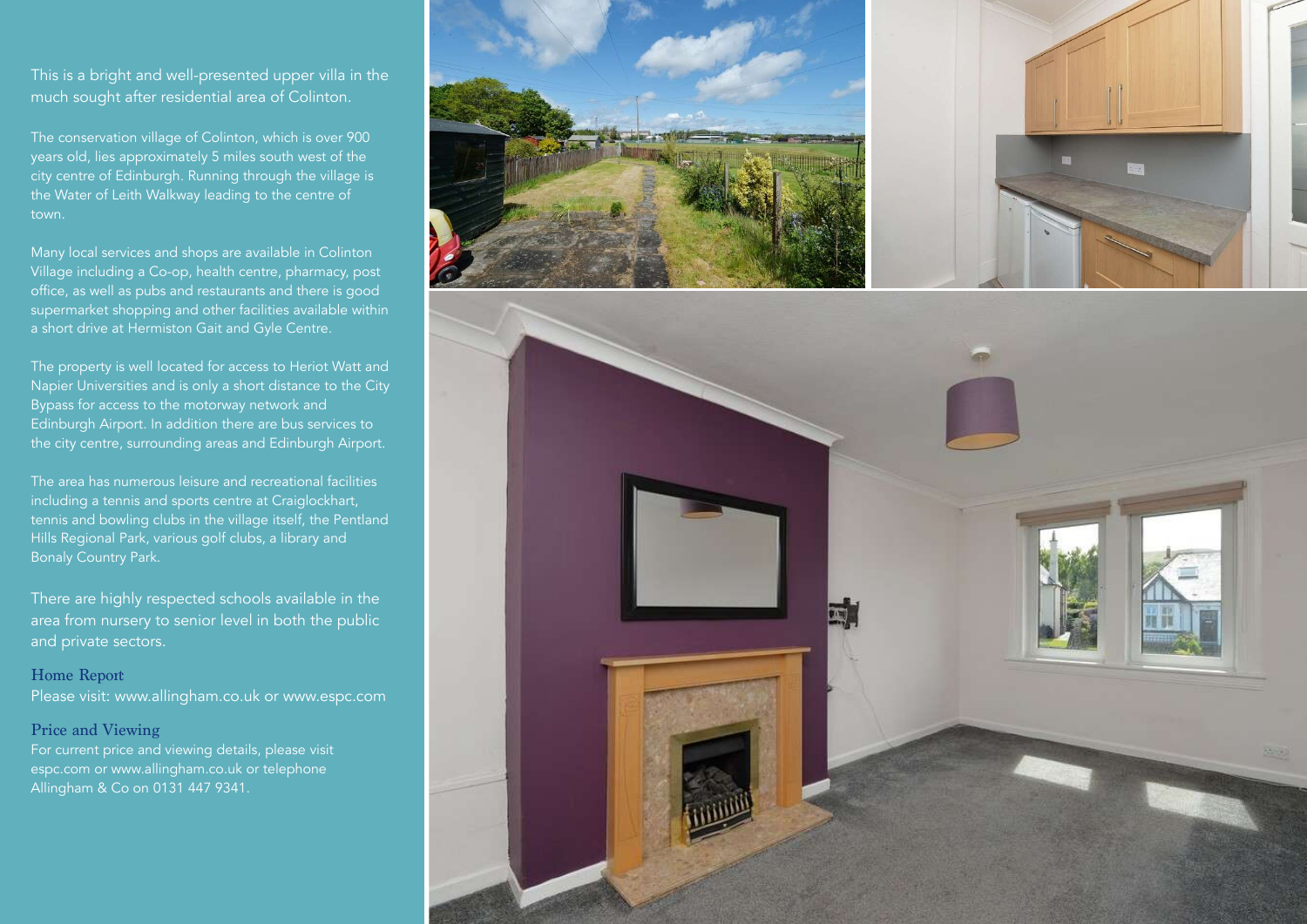



## Accommodation

## Hallway

Lounge with coal effect fire in wooden surround (disconnected)

Kitchen fitted with wooden shaker style units, electric oven , hob and free-standing fridge and freezer. These items are believed to be in good working order though their condition is not warranted.

#### Two double bedrooms

Bathroom with white 3 piece suite comprising WC, wash hand basin and bath with shower over

### Double Glazing

Gas Central Heating

Shared drying green and also a private garden laid to lawn with an open outlook